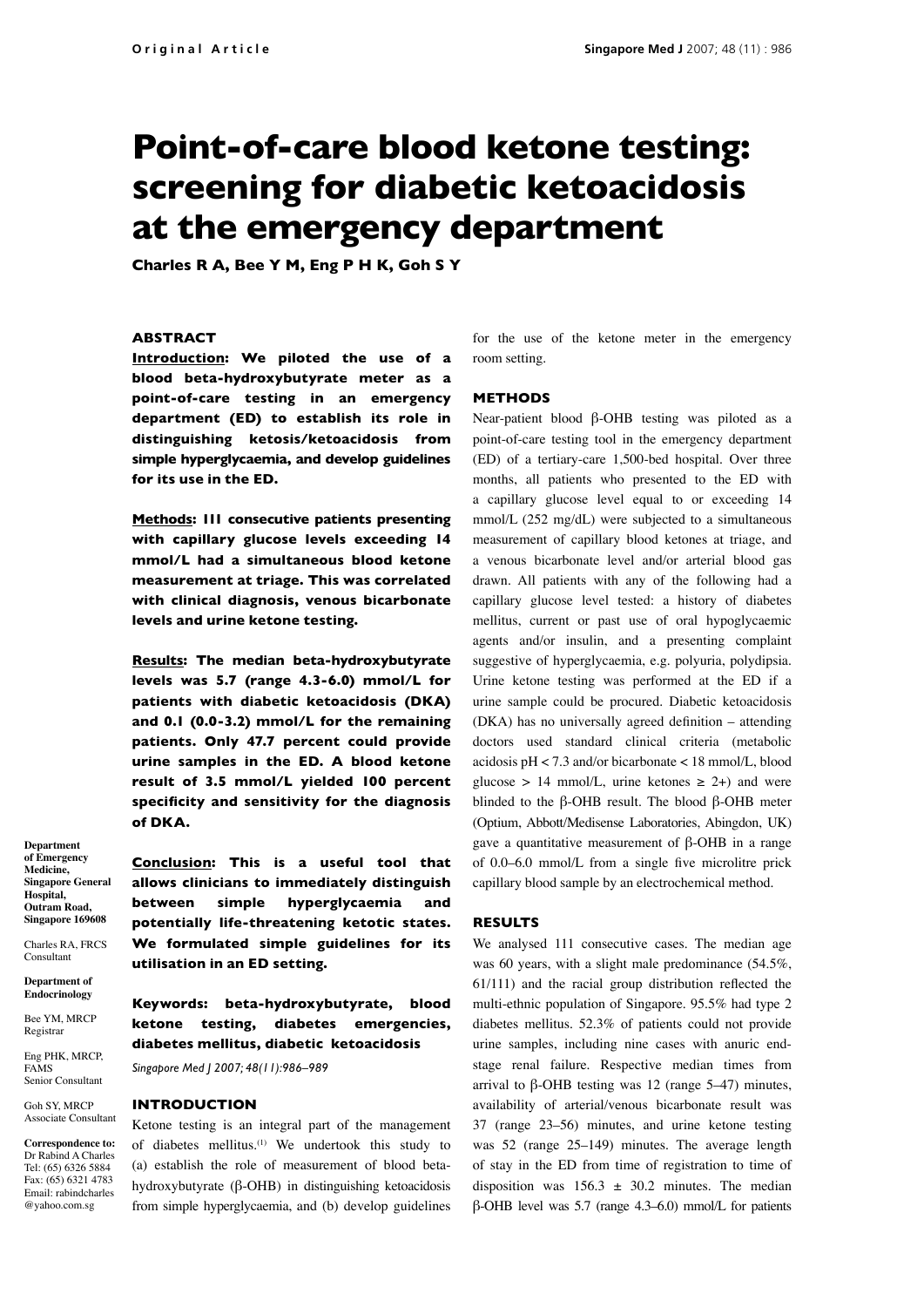| Characteristics                         | <b>DKA</b>       | Others              | p-value |
|-----------------------------------------|------------------|---------------------|---------|
| Gender M:F                              | 3:4              | 58:46               | 0.310   |
| Age (years)                             | $61(18-86)$      | 59 (17-83)          | 0.846   |
| $\beta$ -OHB (mmol/L)*                  | $5.7(4.3-6.0)$   | $0.1(0-3.2)$        | < 0.001 |
| Capillary glucose (mmol/L) <sup>#</sup> | 29.5 (14.4-33.0) | $21.9(14.2 - 33.0)$ | 0.014   |
| Venous blood glucose (mmol/L)           | 37.4 (14.1–50.9) | 22.5 (12.3–57.3)    | 0.010   |
| Bicarbonate (mmol/L)                    | $8.1(2.8-14.0)$  | $21.6(9.4 - 31.8)$  | < 0.001 |
| Type I diabetes mellitus                |                  | 3                   | 0.232   |
| Type 2 diabetes mellitus                | 6                | 101                 |         |

## **Table I. Characteristics of the study population.**

Data expressed as median (range)

\* Upper limit of ketone meter: 6.0 mmol/L

# Cut-off for entry into study: 14.0 mmol/L, upper limit of glucometer: 33.0 mmol/L

| Variables                  | <b>Blood ketone levels</b> |                   |                  | p-value |
|----------------------------|----------------------------|-------------------|------------------|---------|
|                            | < 1.5                      | $1.5 - 3.4$       | > 3.5            |         |
| Type I diabetes mellitus   |                            | 0                 |                  | 0.268   |
| Type 2 diabetes mellitus   | 94                         |                   | 6                |         |
| Capillary glucose (mmol/L) | 22.1 (14.2-33.0)           | $18.7(15.7-21.4)$ | 29.5 (14.4–33.0) | 0.032   |
| Venous glucose (mmol/L)    | 22.5 (14.4-57.3)           | 22.8 (12.3-44.4)  | 37.4 (14.1-50.9) | 0.035   |
| Bicarbonate (mmol/L)       | $21.8(9.4 - 31.8)$         | 19.0 (16.8-22.8)  | $8.1(2.8-14.0)$  | 0.002   |
| Number with DKA            | 0                          | 0                 |                  | < 0.001 |

**Table II. Variables stratified according to blood ketone levels.**

with DKA and 0.1 (range 0.0–3.2) mmol/L for the remaining patients with uncomplicated hyperglycaemia (Table I). There were three mortalities among the seven cases of DKA, yet all three cases had urinary ketones ≤ 1+ at first presentation. Seven patients had blood ketone levels of between 1.5 and 3.4 mmol/L (Table II), and none of these fulfilled the clinical criteria for DKA, nor did their clinical course in the hospital indicate the diagnosis of DKA. All patients with presenting blood ketone levels < 3.5 mmol/L were discharged well from hospital. At the manufacturer suggested β-OHB cut-off level of 1.5 mmol/L, crossclassification of DKA versus β-OHB level yielded a sensitivity of 100% (95% confidence interval [CI] 59.0–100), a specificity of 93.3% (95% CI 86.6–97.2), a positive predictive value of 50% (95% CI 23.0–77.0) and a negative predictive value of 100% (95% CI 96.3–100). Using a level of 3.5 mmol/L yielded 100% sensitivity (95% CI 59.0–100), 100% specificity (95% CI 96.5–100), 100% positive predictive value  $(96\%$ CI 59.0–100) and 100% negative predictive value (95% CI 96.5–100).

## **Discussion**

This study suggests that point-of-care blood ketone testing has a role in optimising the assessment and

management of hyperglycaemic emergencies. Prolonged insulin insufficiency can progress rapidly to lifethreatening ketosis and ketoacidosis. In the ED and hospital setting, this is usually confirmed with a battery of tests including blood gases, pH and bicarbonate levels, as well as urine ketone dipstick testing. β-OHB is the predominant ketone in most pathological states of ketosis,(2) and diabetic ketoacidosis is the most common cause of pathological ketosis. The normal level of β-OHB in the blood, in a patient with or without diabetes mellitus, is between 0.0 and 0.5 mmol/ $L;^{(3)}$ this level corresponds to a negative or trace amount of urine ketones. While urine ketone testing is cheap and convenient, existing tests are based on a nitroprusside reaction and give an imprecise reflection of blood levels. The reading of the urine dipstick tests depends on a colour change and accuracy is user-dependent. Falsenegative readings may occur with strip degradation, vitamin C contamination or urinary tract infections. The difficulty of relying on urinalysis was underscored by our findings that only 47.7% of patients could produce a urine sample. Taboulet et al's retrospective study concurs that capillary blood ketone measurement is faster and more effective than urine dipstick usage to detect ketoacidosis in the ED setting.<sup>(4)</sup> Our study confirms suspicions that patients are often unable to produce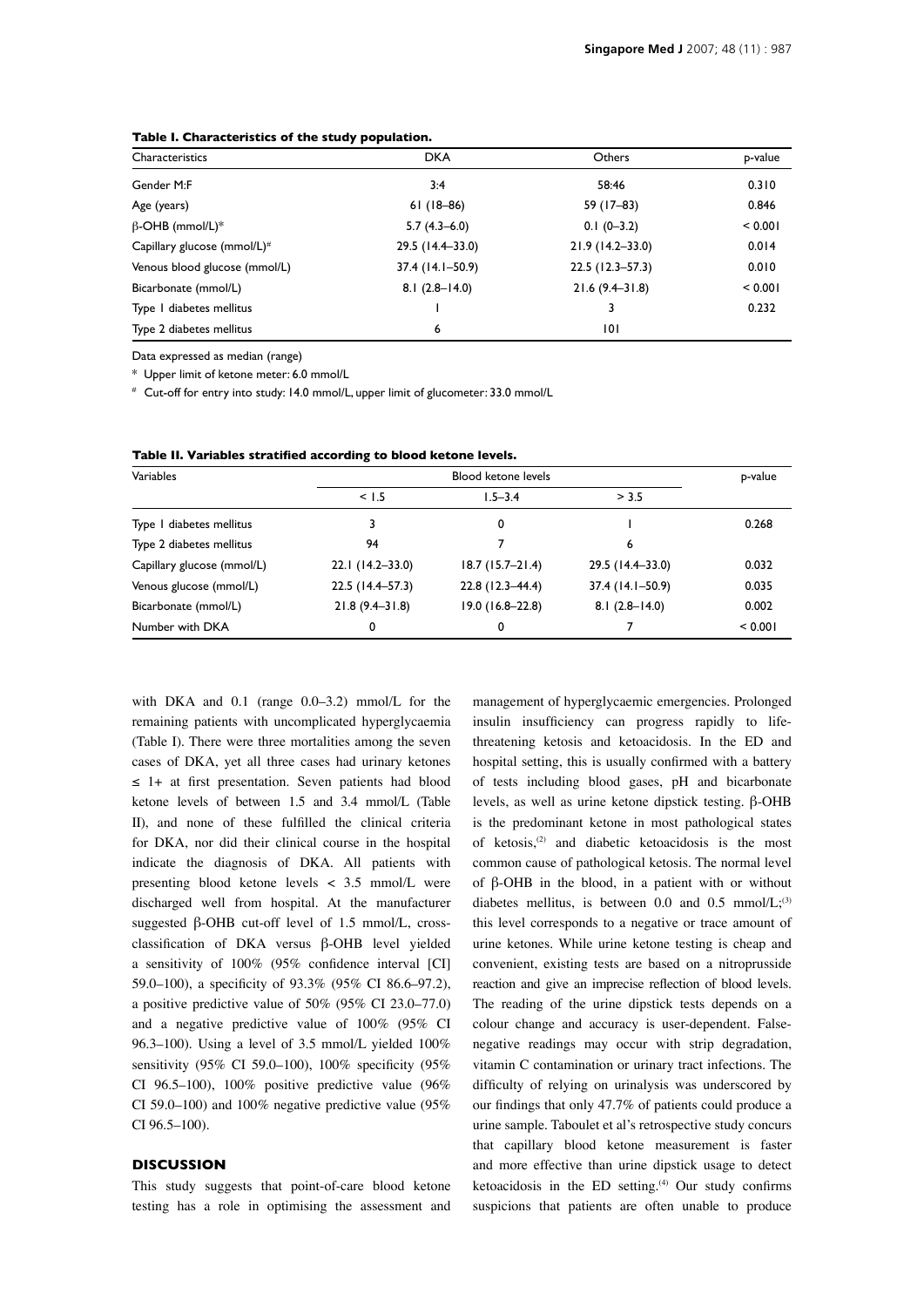

**Fig. 1** Guidelines for use of the ketone meter at the emergency department.

a urine specimen when they first present to hospital, whether it is from dehydration, inconvenience of having to void a urine specimen in a crowded ED, or being anuric from end-stage renal failure. Arterial blood sampling is an invasive and often painful procedure that can only be performed by a physician, while fingerprick capillary sampling is easily performed by paramedical staff and patients. Although arterial blood sampling is a traditional "must", recent papers suggest that the results of blood gas testing rarely affect the treatment of or disposition of patients with  $DKA$ .<sup> $(5-7)$ </sup>

The clinical use of a point-of-care ketone sensor is to distinguish a moderate-to-markedly elevated β-OHB level from that of a normal level, so that the emergency diagnosis of ketoacidosis can be made and appropriate care instituted immediately. The majority of DKA cases in our series were not the typical adolescent or young person with type 1 diabetes mellitus; six of the seven cases were older than 50 years of age and had type 2 diabetes mellitus. It is even more pertinent to note that in 71.4% (5 out of 7) of the episodes, urinary ketones were either not available or  $\leq$  1+, and all three episodes which resulted in mortality did not test positive for urinary ketones at first presentation. The diagnosis of DKA may well have been missed in these cases if not for blood β-OHB testing, as acidosis is often attributed to concomitant sepsis or mild lactic acidosis if there is a component of hypotension. As a result of our study, we have established a threshold level of blood β-OHB values exceeding 3.5 mmol/L as a guideline to distinguish DKA cases at the point of triage or early in the ED consult (Fig. 1). Our findings correlate well with reports available in the current literature,<sup>(8)</sup> in which the value of 1.5 mmol/L yielded a sensitivity of 98% and a specificity of 85% for the diagnosis of DKA. In our study, at a ketone level of 1.5 mmol/L, cross-classification of DKA versus β-OHB level yielded a sensitivity of 100% and a specificity of 93.3%. Using a level of 3.5 mmol/L, it yielded 100% sensitivity, specificity, positive and negative predictive values.

There are several limitations in our study. In our local setting, we do not have any laboratory enzymatic method to correlate or ascertain the precision of the capillary blood ketone meter. However, the performance of the meter has been verified in multiple studies.(9-11) This is a small non-blinded study, but the values derived are similar to those found in another population of ED patients, as well as quoted values above which medical assistance is recommended in an outpatient study of patients with poorly controlled diabetes.(9,12-14) Reflective of our local population, the prevalence of type 1 diabetes mellitus is low. Finally, any assessment of β-OHB as a diagnostic tool is complicated by the fact that ketonaemia (and therefore β-OHB levels) is part of the definition of DKA, and incorporation bias would prevent the calculation of sensitivity and specificity for diagnosis of DKA. As such, we elected to utilise standard criteria for the diagnosis of DKA, as elaborated in the Methods section, and attending physicians were blinded to the β–OHB results.

The manufacturer-suggested cut-off for "at risk" of having DKA is 1.5mmol/L. We tested the sensitivity, specificity, positive and negative predictive values for blood ketone testing at various levels. All cases of